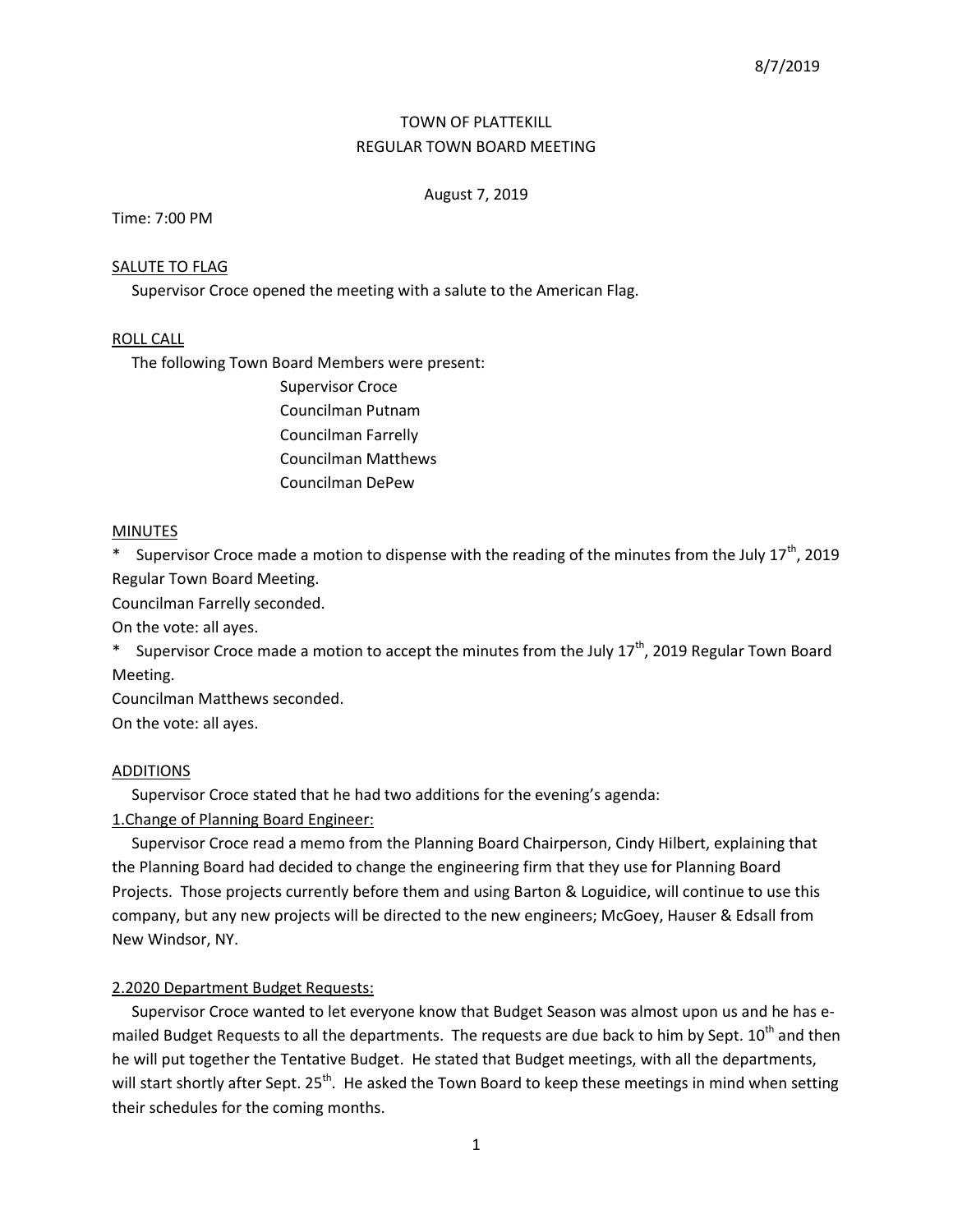#### PUBLIC INPUT

 Ms. Gina Coppola asked the Town Board if the website for the Master Plan update was up and running yet?

Supervisor Croce stated yes, it is and the next meeting would be on August  $13<sup>th</sup>$  at the Modena Fire Dept. at 7:00 PM. They will be reviewing the surveys and they want to establish goals and objectives for the next phase. They will also use these goals and objectives to apply for another Grant in early fall.

There were no further comments or questions from the public.

\* Supervisor Croce made a motion to close the Public Input section of the meeting at 7:10 PM. Councilman Matthews seconded.

On the vote: all ayes.

#### SECTION 1 - PRESENTATION – HEMPIRE STATE GROWERS COOPERATIVE:

 Supervisor Croce introduced Amy and Gail Hepworth, who are local farmers, that recently formed the" Hempire State Growers Cooperative" uniting approximately 30 farmers in the area who will be growing Hemp.

 Ms. Gail Hepworth explained that the Governor of New York State had just recently reclassified Industrial Hemp as a growable plant to help farmers stay in business. She explained that farming is under a real threat and many farmers are closing up their businesses because they cannot make a profit. Hopefully by being able to now grow Industrial Hemp, they will be able to sell product to this growing industry.

 Ms. Hepworth showed a short video which included information about growing Industrial Hemp and how the Growers Cooperative will be marketing their product.

 Ms. Hepworth went on to explain that the Industrial Hemp plant does look and smell like the Hemp plant that produces marijuana, but it is actually a different strain of the Hemp plant that does not contain THC which is the component that, when ingested, makes you high. Smoking this plant will not have that effect on anyone. She stated that the plant does produce CBD which is used for health reasons. She stated that being able to grow this plant should give an economic boost to the farming community as it will be another crop that can be rotated in with other crops such as the vegetables and fruits that are, and will still be, commonly grown in the area.

 Ms. Hepworth went on to explain that the Hempire State Growers Cooperative has received a license from the State to grow this Hemp plant and there are 15 farmers now growing this plant this year. The State does monitor what is grown and leaves from the plant must be sent to the State for monitoring purposes; however the Cooperative will have its own monitoring and processing facility. This should cut down on costs for processing and the farmers will be able to keep more of the profits. She explained that the whole plant is used creating very little waste. Once the oil is removed from the plant, the plant itself can be used to make all kinds of items such as clothes, paper and many other items.

 Ms. Hepworth stated that there are 5 Agra-Tourism Farms in the area and they are planning on using these farms to instruct people and teach them about farming Hemp. She stated that farming brings a community together and they are looking to be a part of this community.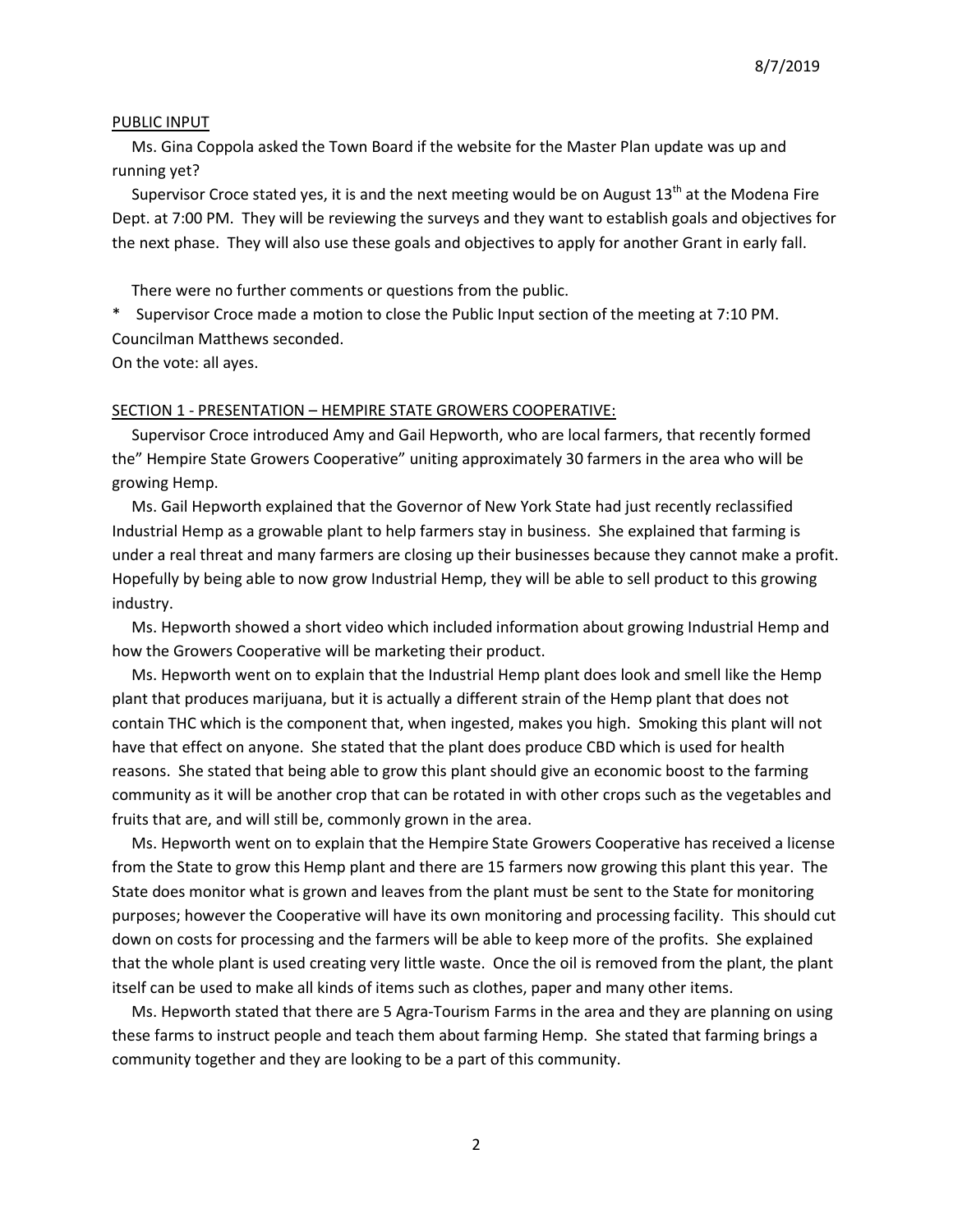Councilman Putnam suggested that the Cooperative should contact the local high schools to see if they can do a presentation for the students. This way they can learn about farming as well as that this plant is not the marijuana plant.

 Ms. Hepworth stated that she had not thought to do this, but it might be a good idea to build awareness of what they are doing.

 A gentleman who was also a farmer in the Cooperative stated that the good thing about this is that the State is behind the farmers in growing this product. They are advocating for farmers and letting companies know that since they are in New York State, they should be using Hemp grown in New York State.

 The Town Board thanked them for coming in this evening and giving this presentation. It is helpful information in case we have anyone coming in and asking questions.

 Ms. Amy Hepworth explained that she had an issue with trying to obtain an Ag Exemption and she did not want to have to take the Town to court. She stated that the Assessor's Dept. stated that they had not received her application for the exemption on time, when she had been in and out many times discussing the forms with them. She stated that she did not realize that the form had not been turned in until she received a letter saying so. Then she went to Grievance Day, but was denied again. She stated that her only other option is to sue the Town and she really did not want to do that.

 Supervisor Croce stated that he understood what she was saying and would have to speak with the members of the Board of Review to see what their side of the story is. He stated that he knows that there are State regulations and rules that the Grievance Board and the Assessor's Office have to follow.

#### SECTION 2 – SOCIAL MEDIA POLICY

 Supervisor Croce stated that when some of the Town Departments requested to use Social Media to reach Town residents for information purposes, we had a few questions as to how this was going to work. There were questions on how these "web pages" would be set up, what information was going to be available, how were we going to react to others adding comments and what if information was going to be requested from these sites?

 Supervisor Croce stated that other Towns have adopted Social Media Policies and he was thinking that the Town of Plattekill should have a policy too; just in case something comes up, and it is inevitable that something will.

 Councilman Matthews stated that he is also sure something will happen someday and he would like to see some policies from other Towns to see how they are handling the situation.

 Supervisor Croce stated that at the next Supervisor's Meeting he will request that the Town's that have a policy send a copy to us for review.

 The Town Clerk stated that she had received a copy of the Village of New Paltz's Social Media Policy in an e-mail and she would put a copy in the Town Board's mail boxes.

 Councilman DePew also suggested that the Association of Towns may have a few tempates. Supervisor Croce stated that he would follow up on this and get some sample policies.

### SECTION 3 – TOBAR ATHLETICS – SOCCER CAMP

 Supervisor Croce stated that it was brought to his attention that there has been a person using the restrooms and the Pavilion at the Park for a Soccer Camp. The use came to light when it was raining and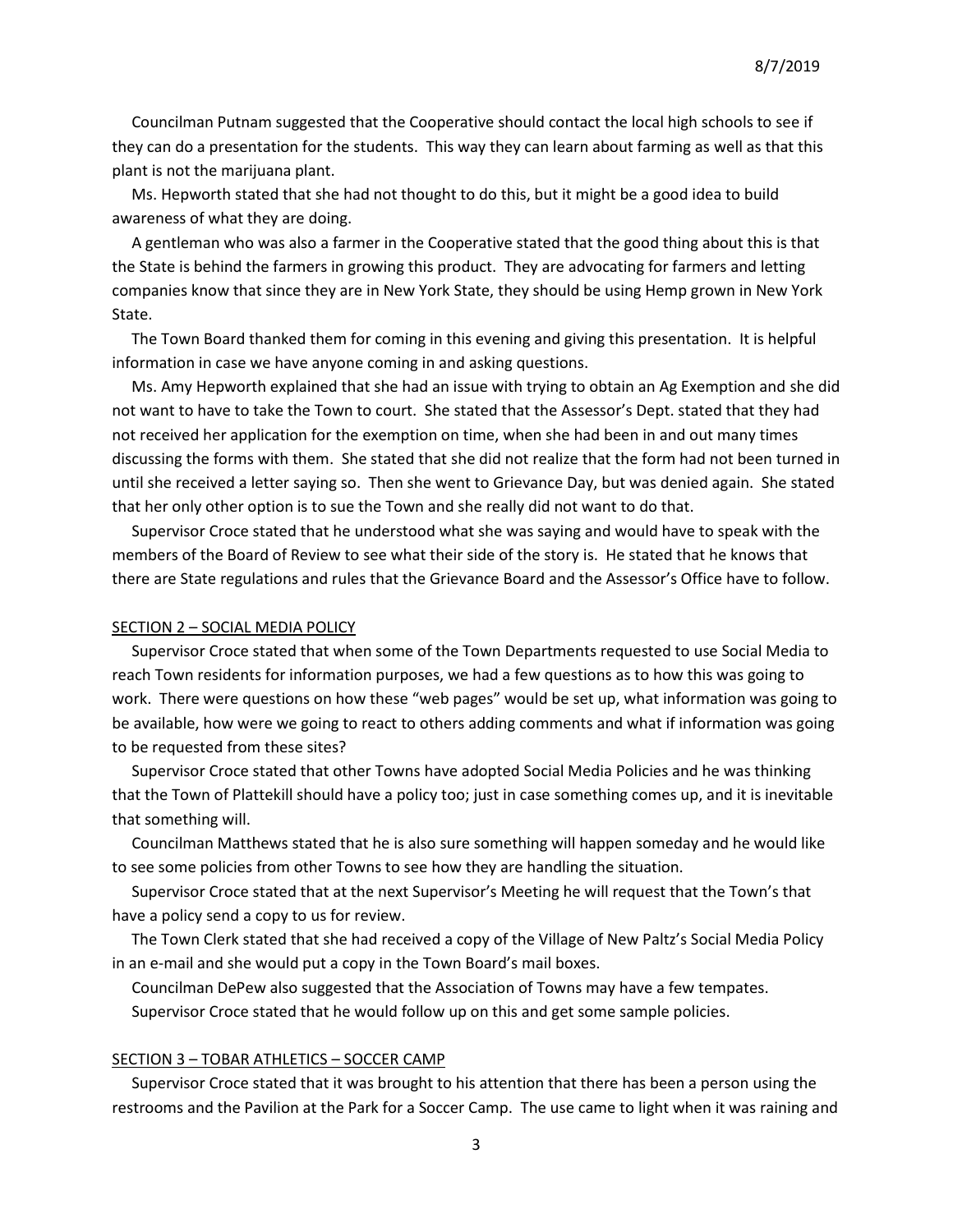our Camp Director was asked to allow this Soccer Camp to use half of the Pavilion. He stated that he went down to the Park and met Mr. Victor Tobar, Jr. who was running the Soccer Camp and explained to him that the Town should have been contacted and at the very least we needed an insurance form. He stated that he told him we have someone else who uses the field for a Soccer Camp and that person pays the Town for the week to use the field and facilities. He stated that he also told him that he could not run his Soccer Camp when the Town was running their Summer Camp.

 Supervisor Croce stated that Mr. Tobar did provide the Town with an insurance form and he had already used the field for one week and wanted to use it for a second week in August. The question is whether we want to allow him to use the field and if so, do we charge him the same as E-Rock is paying?

 Supervisor Croce stated that he had Mr. Tobar fill out a request to use the field which everyone has a copy of this evening. He stated that Mr. Tobar did ask the Soccer League if he could use the field and they told him yes, but he was not told that he had to come to the Town Board to get Town approval also. The Soccer League was giving him a key to use the facilities and store equipment in their portion of the Pavilion garage.

 The Town Board was in agreement that Mr. Tobar should pay the same as the Town was charging E-Rock Soccer for the use of the field and the facilities. They also felt that Mr. Tobar should pay for the week that he already used the field in July and then additionally pay for the week in August plus the \$100.00 security deposit. If he did not want to pay the \$350.00 for the July week, then he could not use the field again in August. The total he would owe the Town was \$700.00 for the two weeks and then the \$100.00 security deposit.

#### SECTION 4 – MODENA FIRE & RESCUE LETTER

 Supervisor Croce read a letter from the Modena Fire & Rescue stating that they have provided manpower to assist the Town with parking vehicles and providing adequate Fire and EMS coverage at the Red, White & Blue Celebration for many years and can no longer continue to assist with parking. Parking vehicles stretches the department to thin and compromises their primary functions. They will continue to provide coverage for medical emergencies or fire related emergencies at the event.

 Supervisor Croce stated that he was very sad to hear this, but understands that volunteers are getting harder to come by and all the departments are feeling the same crunch. His feelings are that we need to remember this when it is budget time so we can put some funds in to pay for approximately 12 to 15 people.

 Councilman DePew stated that he felt the Supervisor should respond to this letter with a letter of Thank You for all they have done in the past. He stated that maybe we could pay Modena FD or Clintondale FD or another organization in Town that could do this job or maybe the Town could make a donation to an organization for their help.

 Supervisor Croce stated that there can be issues with the Town making a donation to an organization. He would have to look into that situation. He stated that he felt it would only be right to offer payment to the Modena or Clintondale Fire Dept. if that is what we decide to do. This will have to be discussed at budget time.

4